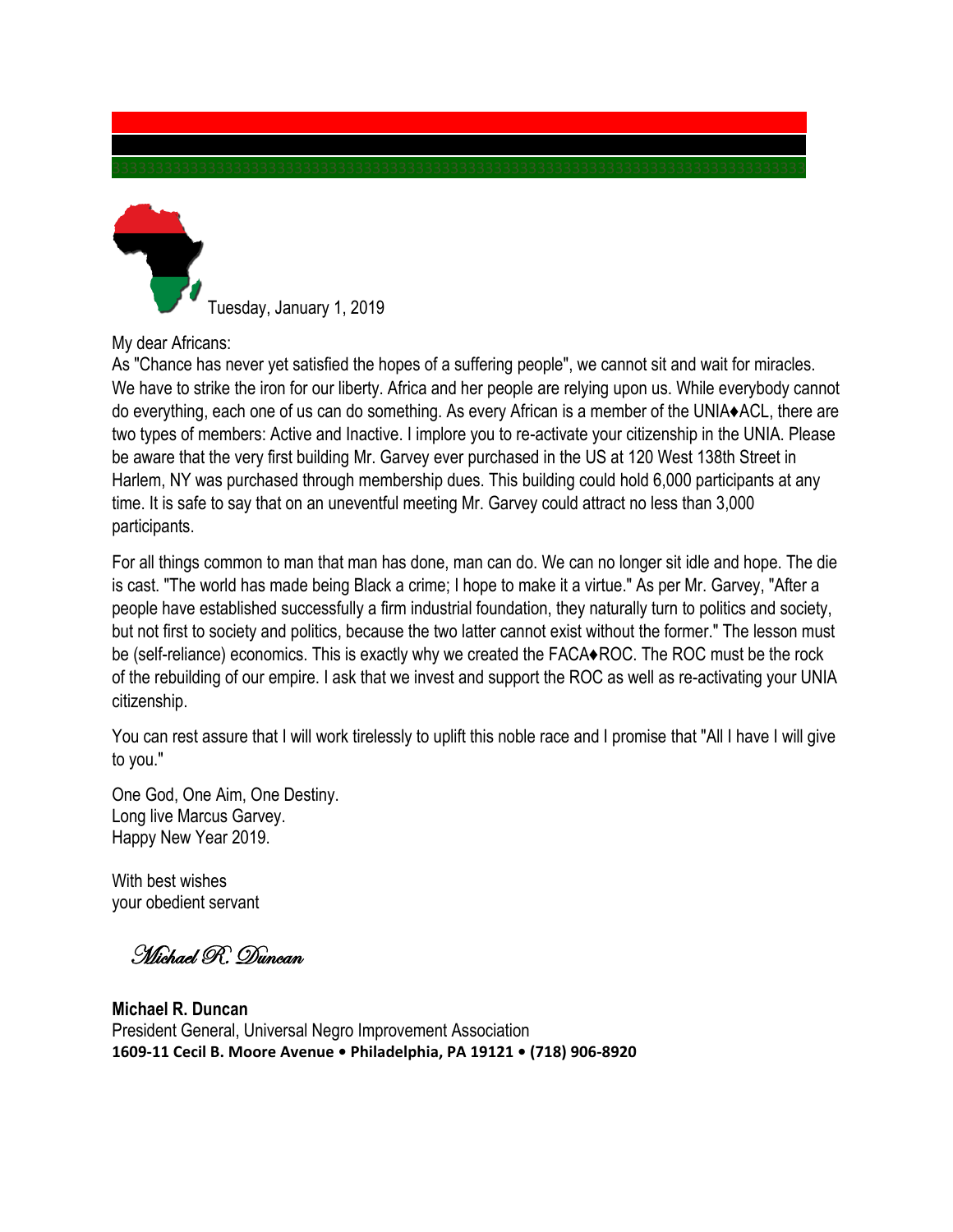

Wednesday, March 20, 2019

My dear Africans:

We have just returned from a two-week working visit back to Africa, specifically, Ghana and Liberia. In Ghana, we participated in the 62nd anniversary of her Independence on Wednesday, March 6, 2019. All praise and respect go out to Dr. Kwame Nkrumah and the proud Africans from Ghana. I am always reminded that the flag of Ghana has a Black Star **The Fright in the middle of the second of three (Red, Gold,** Green) stripes, obviously paying homage to The Black Star Line Steamship Corporation that Marcus Garvey established approximately 100 years ago in June 1919.

I had the opportunity to hold discussions and meetings on the vitality of Garveyism in Africa with a group of travelers from the United States and it was uplifting. So much that several of them are expected to travel back to Africa with the UNIA in August. Let me add that this is just the beginning. As we travel back and forth to Africa, we are being reconnected to our home. And this fits in well with Mr. Garvey's vision. You see, Mr. Garvey did not bring us back to Africa; he brought Africa back to us. Mr. Garvey exposed us to our roots. Mr. Garvey made us believe in ourselves. In effect, Mr. Garvey sold the Black man to himself.

After visiting Ghana, we continued to Liberia. Ever since I read the holy book – **The Philosophy and Opinions of Marcus Garvey** - I was certain that I would visit and eventually live in Liberia. And thus far, everything is falling in place. We have the opportunity to effect real change in Liberia and by extension, Africa.

Every other group is in Africa attempting to create wealth for themselves. If all of those others see fit to invest and maneuver themselves to exploit Africa to make profit, we certainly should invest to uplift our brothers and sisters. However, before we can do that, we have to put our personal finances in order. We cannot help others if we are struggling financially ourselves. We Africans in the United States are the richest Africans on the planet, yet we have nothing to show for it in the collective. Look at Southeast Queens where the richest Africans in the United States live. Where are our banks? Where are our supermarkets? Where are our hospitals? Where are our schools? We do not see them; therefore, we have to create them. Fortunately, we created the **ROC** - **Restaurant Owners Corp** - the supermarket for the community where all of the dry goods, fish, meats, produce and vegetables that we need are sold and distributed.

The vision is to prepare Africa for the supply of these foods. Moreover, let us not forget that as the Caribbean is in this hemisphere and the southern USA is right here, we will also bring products from those areas to create the economic self-reliant model that we need.

With best wishes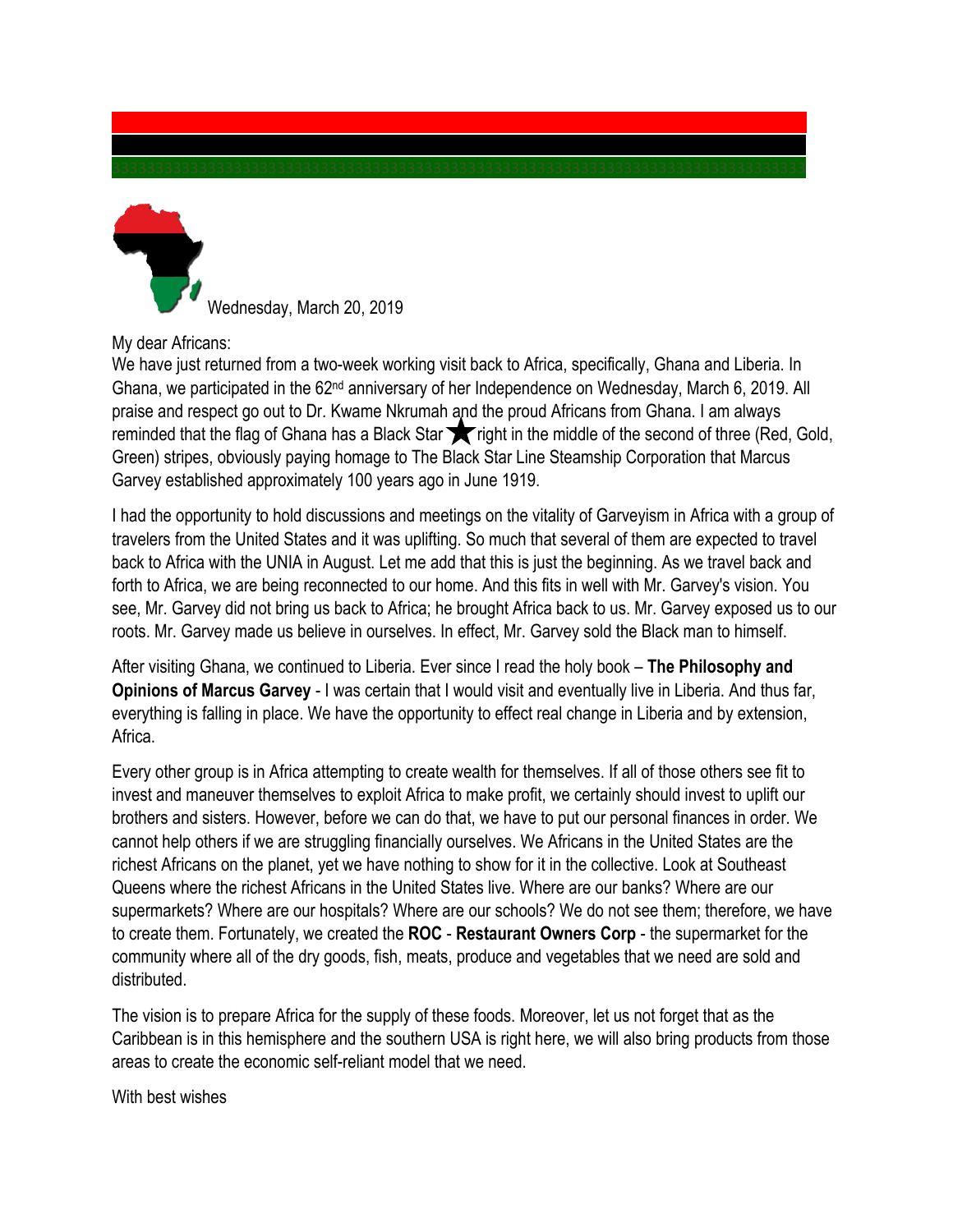Your obedient servant

Michael R. Duncan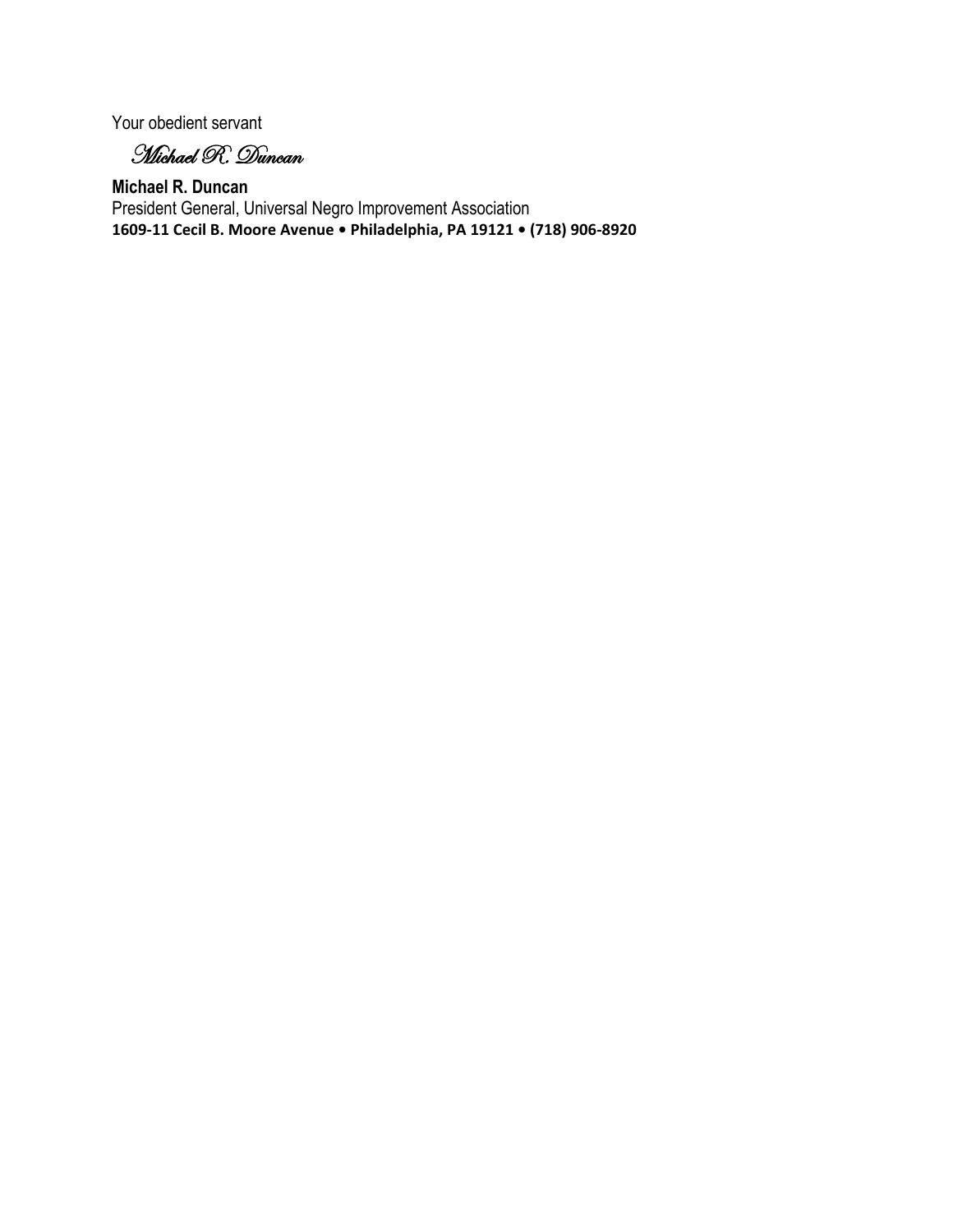

Wednesday, May 1, 2019

My dear Africans:

In many places on the planet, May  $1^{st}$  is celebrated as International Workers Day. This is when workers are recognized and celebrated upon. Any work that is done is important. Whether you work at the FACA♦ROC or you own your own establishment, or work from the home, it is still considered work. However, there is nothing more rewarding than when one works to build his own nation. Moreover, when I say that, I mean our Black nation. Nationhood is the only means by which modern civilization can completely protect itself. Did not our founder - Marcus Mosiah Garvey - state that Nationhood is the highest ideal of all peoples? If we have learned nothing, please learn this: Whatever you want in life, you must make up your mind to do it for yourself. No one can do for you what you can do for yourself. This is the mantra of the UNIA. The two requirements of UNIA membership are Racial Uplift and Self-Reliance. Those two principles necessarily lead to nationhood.

Our Black nation is nowhere else but in Africa. However, before we can assist our sisters and brothers on the continent, we have to be in a secure financial position and have to pool our resources together. As we have a friendly government in Liberia, we must strike the iron while it is hot.

One of the UNIA holy days of obligation is the transitioning of Hon. Marcus Garvey into ancestorship, which is June 10th, which falls on a Monday. In New York, our public celebration is on Sunday, June 2nd at Marcus Garvey Park in Harlem, NY starting at 3PM. It is mandatory attendance, as we **must each bring five family members and friends.**

As we are preparing for our August trip back to (Ghana and Liberia) Africa, I am reminded that the annual Marcus Garvey Festival will be held on Sunday, August 4<sup>th</sup> at Rosedale Soccer Field starting at 10 AM in Rosedale, NY and it is mandatory attendance.

Finally, I leave you with an image from the UNIA January 2019 trip to Africa. One Love.



With best wishes Michael R. Duncan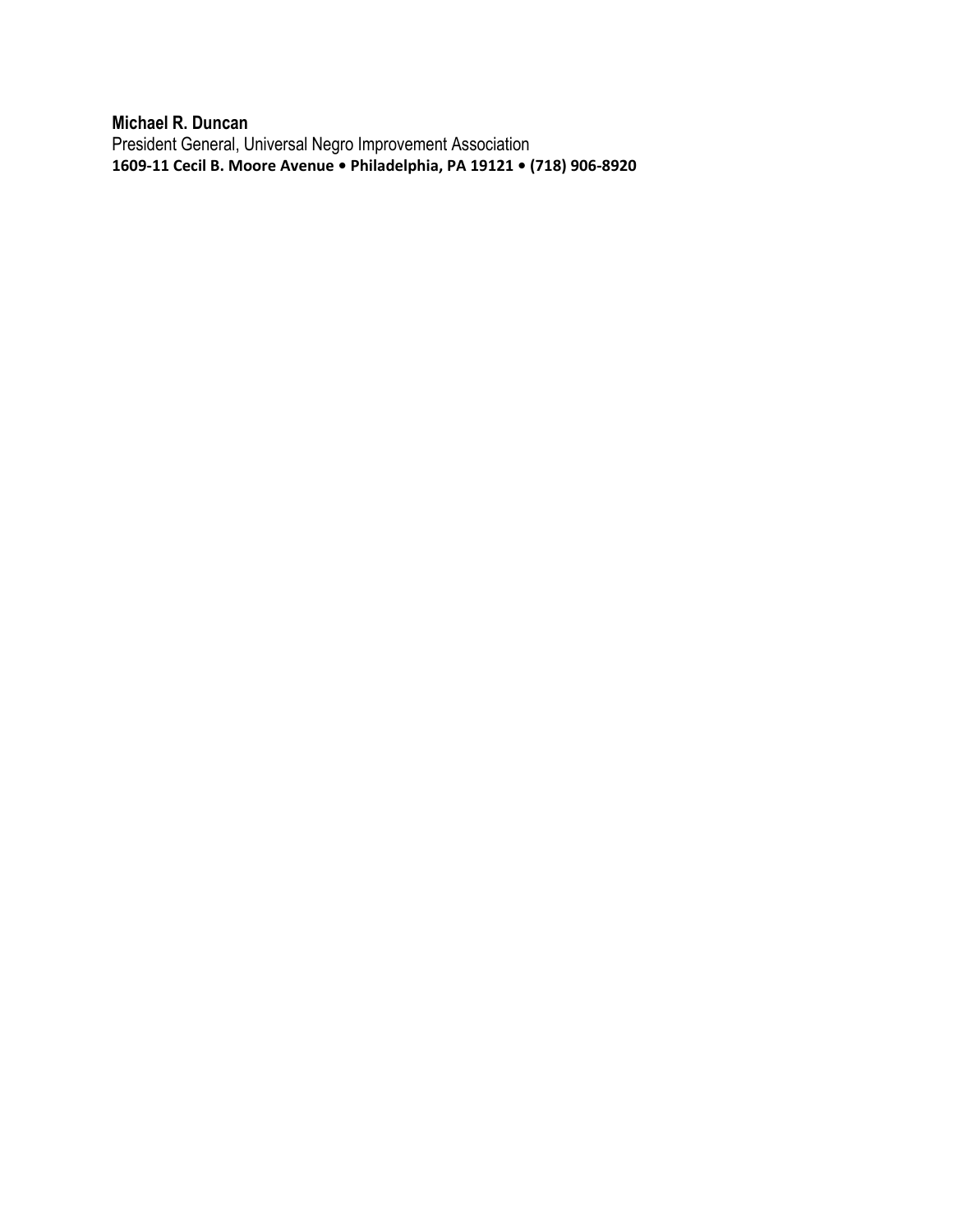

July 7, 2019

Greetings Brothers and Sisters,

Our founder, Marcus Mosiah Garvey, was born in St. Ann's Bay, Jamaica on August 17, 1887 and traveled through Central America from 1910 to 1912 and through Europe from 1912 to 1914. While returning to Jamaica sometime after June 28, 1914, and after observing that we Black people were universally oppressed in all parts of the world, Mr. Garvey rhetorically asked, "Where is the Black man's government? Where is his king and kingdom? Where is his president, his country, and his ambassador, his army, his navy, his men of big affaires? I could not find them, and then I declared I will help make them." Hence, Mr. Garvey founded the Universal Negro Improvement Association and African Communities League on July 20, 1914 soon after arriving back home in Jamaica. Mr. Garvey went about the task of converting the disabilities of race into a positive tool of liberation with a thorough aggressiveness. "No man can convince me contrary to my belief," he declared, "because my belief is founded upon a hard and horrible experience, not a personal experience, but a racial experience. **The world has made being Black a crime,** and I have felt it in common with men who suffer like me, **and instead of making it a crime I hope to make it a virtue.**" With that, the consciousness of his followers was saturated with this new doctrine. Black dolls were manufactured for Black children; his newspaper proclaimed itself the *Negro World.* After founding the Black Star Line and Negro Factories Corporation, he acquired hotels, restaurants, factories, universities, printing plants, publishing companies, transoceanic steamship lines, to name a few. Indeed, practically every aspect of the organization was designed to bolster our self-esteem and to foster pride in ourselves. His economic ventures in the US amounted to an attempt toward a nucleus of a selfsustaining and therefore self-employing Black race in America. Mr. Garvey understood that racial uplift and self-reliance are the cornerstones of an independent nation. Thus, his gaze looked more longingly toward Africa as the salvation of the Black man. Accordingly, the UNIA had established civil services, health care services, regiments, etc., all as foundational springboards necessary to the construction of the new continental African nation and homeland. Therefore, Liberia had to be the remedy; Liberia was founded as a resettlement project for formerly enslaved Africans. Now we have an opportunity to live history. **It is my pleasure to announce that the 62<sup>nd</sup> International Convention is in Africa in Liberia** starting August 15<sup>th</sup> 2019 in Monrovia. See you in Liberia. Right before traveling to Africa, we will be celebrating the  $2<sup>nd</sup>$  Annual Marcus Garvey Festival on Sunday, August  $4<sup>th</sup>$  in Oueens, NY.

#### **Michael R. Duncan**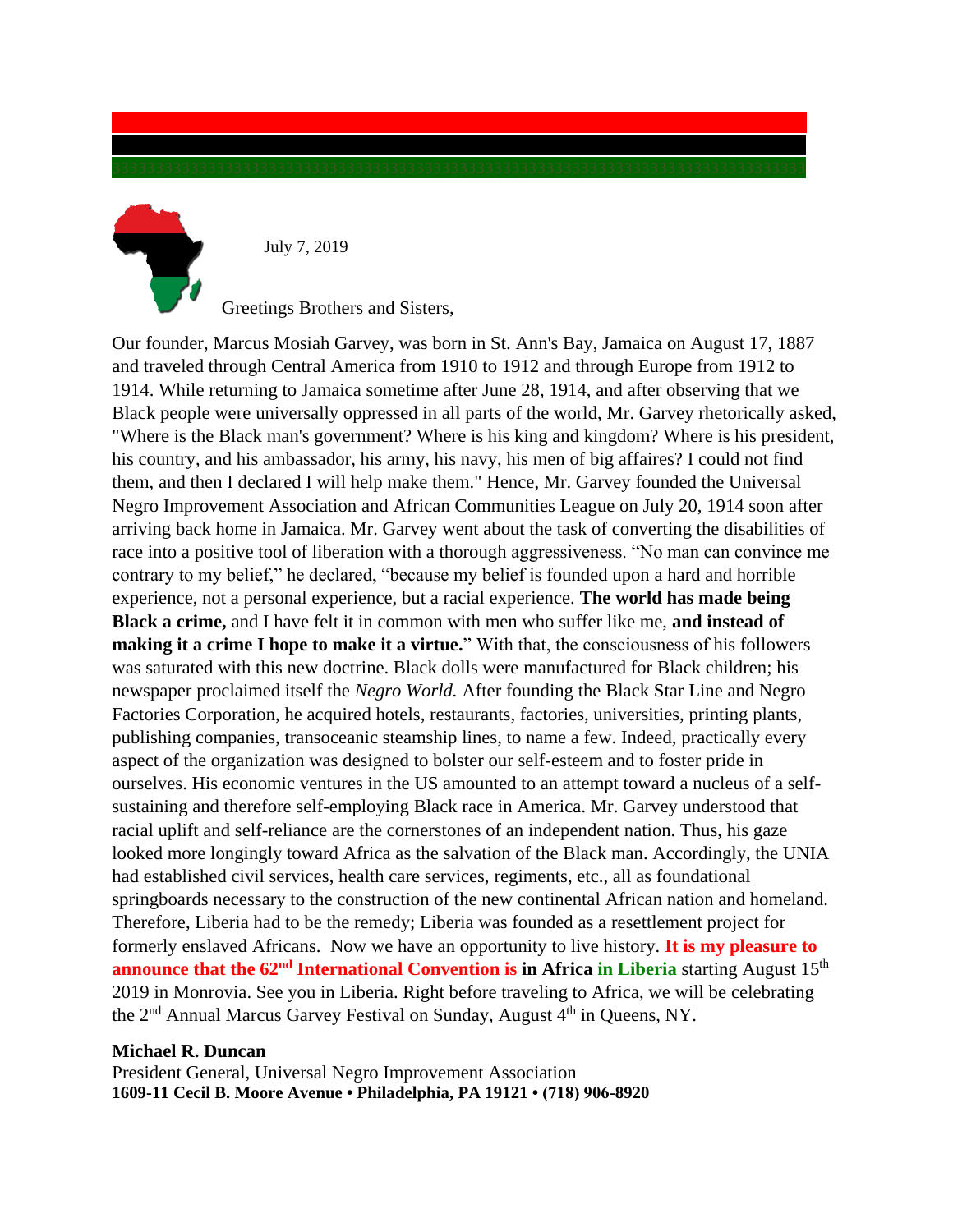## THE CONVENTION HAS DONE ITS WORK FUTURE SUCCESSES NOW REST WITH MEMBERSHIP

September 30, 2019

### *Fellow African Men and Women:*

I greet you in the name of our founder, Hon. Marcus Mosiah Garvey. Your delegates to the Great Liberia Convention have now returned to you bringing with them the information and inspiration received at one of the greatest conventions ever held by any race. They are bringing back to you the spirit of the new African revived and intensified by the helpful contact with kindred spirits, entrusted to the great task of putting over the **African Redemption Program**.

The Program that seeks to emancipate Africans worldwide must go through. The Program that seeks to redeem Africa must succeed, and we, as members of the Universal Negro Improvement Association [UNIA] have pledged ourselves to see the Program through. We have pledged ourselves to convey the measures of hope of the UNIA to the millions who have not yet heard the cry of the bleeding of Africa. We are determined that this work must go on, that there must be a free and redeemed Africa, that there must be an emancipated race, whether it be in Africa, or the United States, or the Caribbean. And it all starts with the homeland - **Africa** - for those at home and those abroad. We shall continue to shape the plans by which we shall convert the world to the righteousness of our cause.

### AFRICANS AND MONEY NEEDED

We need now men & women and money. Out of this convention we are sending earnest men and women; men and women who truly believe in the aims and objectives of our Association. However, we want the financial backing, the financial support, of every African to put this Program through. This is the year for us to make sacrifices to carry forward this great cause. We want every African man, woman and child to do his and her bit for the realization of this ideal for the race. Each member of the race must realize that, even though we have laid out a platform, which will mean protection for Africans everywhere, we can only do it when we receive the whole-hearted financial support of Africans everywhere. You can support the organization morally and financially. Speak on this to every African you meet. Send your funds to our headquarters @ FACA ROC 132-05 Merrick Blvd, Jamaica, NY 11434 whatever money you can afford, and get your friends and acquaintances to do likewise, so that, with the money at our disposal, we can finance the Program which will bring about the accomplishment of our ideals. It is no use holding back. Watching and waiting will not help. However, falling in line now to do your bit will help us to put over the Program. We have waited for more than 400 years in this North America, and we have remained dormant in Africa for over 600 years, but the time has really come for all of us Africans at home, and Africans abroad, to throw in our energy, our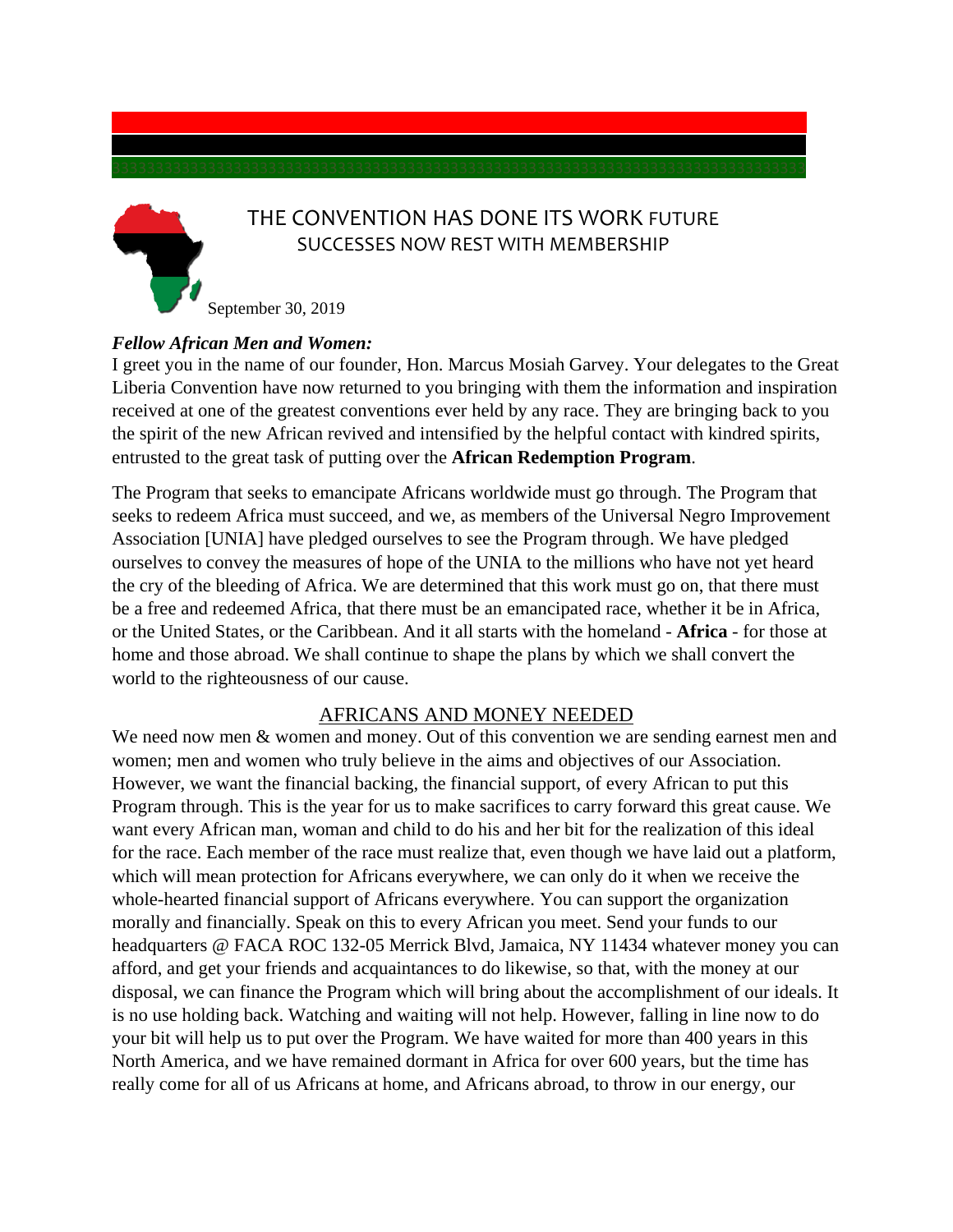wealth and our resources and make this organization with the flag of the **Red**, the **Black** and the **Green** carry us to Victory.

With best wishes Your obedient servant

Michael R. Duncan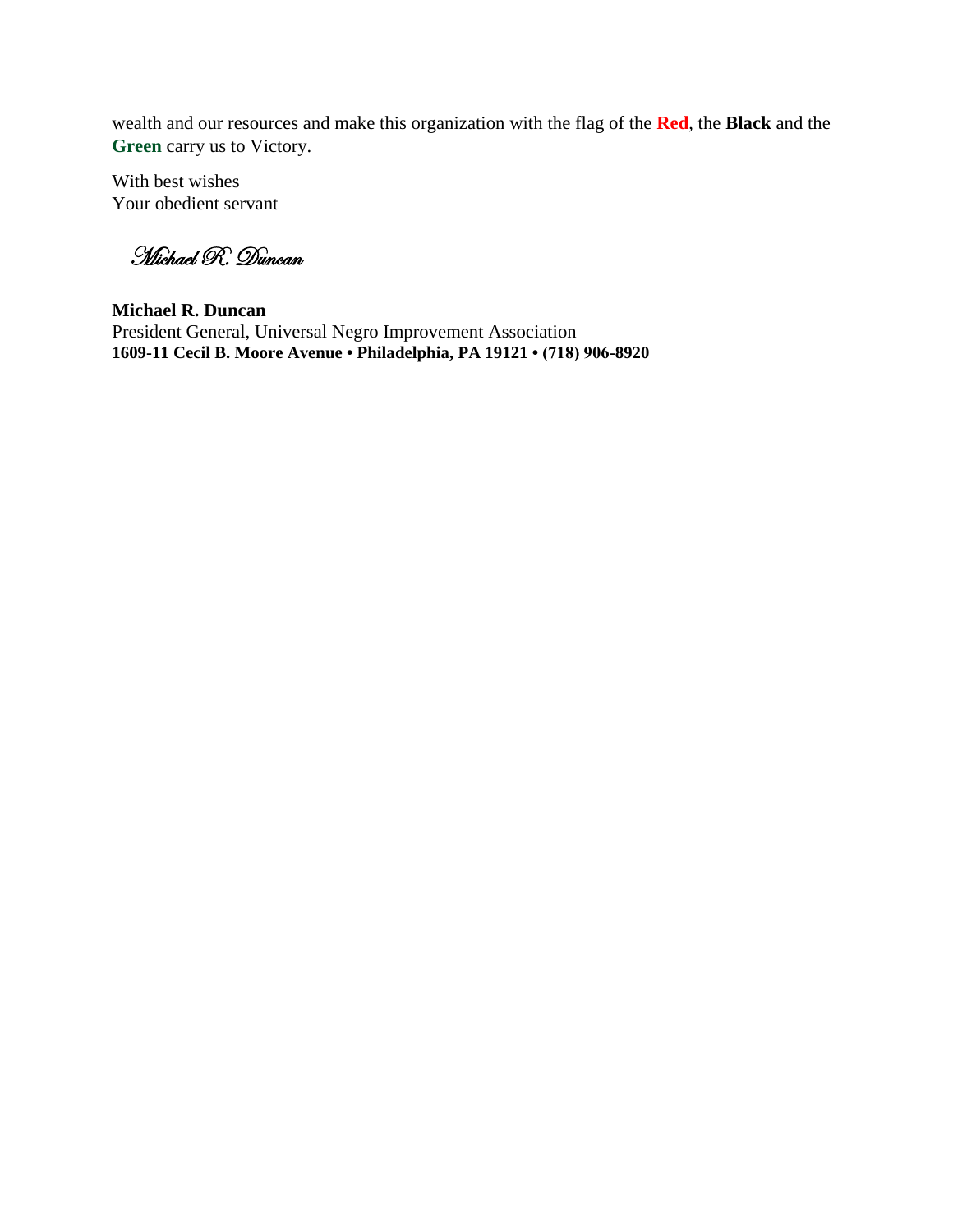### NO ONE IS COMING TO OUR RESCUE BUT OURSELVES

November 18, 2019

#### *Fellow African Men and Women:*

Recently, I attended the inauguration of the Queen Mother Samad Division 455 in Kingston, Jamaica. And I must say it was a tremendous success. Our people are very excited and believe that a better day is coming. At this point in Jamaica's development (or lack thereof), Garvey and Garveyism is exactly what is needed. In fact, there is no place on the planet that Garvey and Garveyism is not needed. As Mr. Garvey asked himself, "Where is the Black man's government?" If right now the powers that be decided to reinstitute chattel slavery, which force or government can protect us? The answer is the same as it was over hundred years ago: NONE.

The brothers and sisters in Jamaica whole heartedly welcomed and are motivated by our message of practicing one faith, that of confidence in ourselves, with One God, One Aim, One Destiny. We should never let any religious denominations nor any varying political ideology divide us. While in Jamaica, we discussed the high crime rate and the solution. We are fully confident that Garvey and Garveyism is the solution. First of all, if we as a people realized the greatness from which we came (we Africans are the first architects, mathematicians, physicians, accountants, agriculturalists, artists, pyramid builders, etc.) we would be less inclined to turn the guns on our own people. Secondly, the thing to do is get organized; if we keep ourselves separated, we will NOT create any self-reliant independent, economic programs, which will lead to our continued exploitation. Therefore, we must organize ourselves not only for prosperity, but also for necessity and the continuation of our species. Thirdly, as the government in Jamaica is unable (and/or unwilling) to provide gainful employment to the brethren and sisters, we must do that for ourselves. The inability for a livelihood does lead to crime. This is where the UNIA is the solution. We already created the ROC in Southeast Queens, NY and are establishing businesses and farms in Jamaica and Liberia. All of these programs are created for the singular purpose of uplifting and rebuilding our people. And finally, the high crime, whether it be in Jamaica, Baltimore, South Africa or any other locale where we African people live, is part of the Black on Black violence, which is the psychodynamics of Black self-annihilation in the service of white domination. This is functional from the enemy's point of view; they convince us to do their job of eliminating us. This is for political reasons. It is to control our people and develop a pattern of auto-destructive behavior. Moreover, of course, we then become our own worst enemies. Again, Garvey and Garveyism is the solution. The UNIA is a social, friendly, humanitarian, charitable, educational, institutional, constructive and expansive society, and is organized for the general uplift of Black people of the world. We pledge to do all in our power to conserve the rights of our noble race and to respect the rights of all men and women. Since ancient Kemet, the only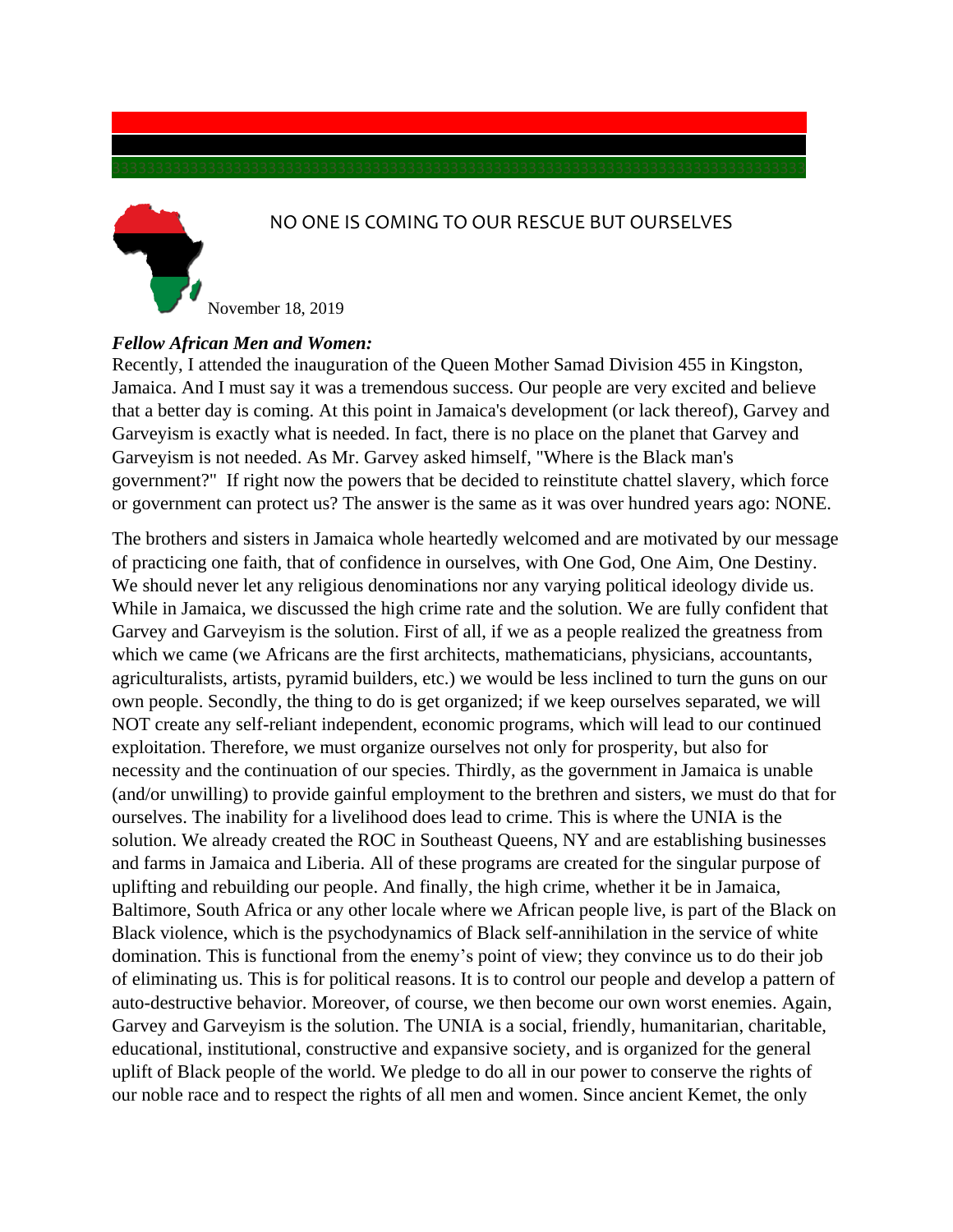program that has ever worked for our people that brought steadfastness, discipline, self-reliance and the belief in us has been the UNIA.

With best wishes Your obedient servant

Michael R. Duncan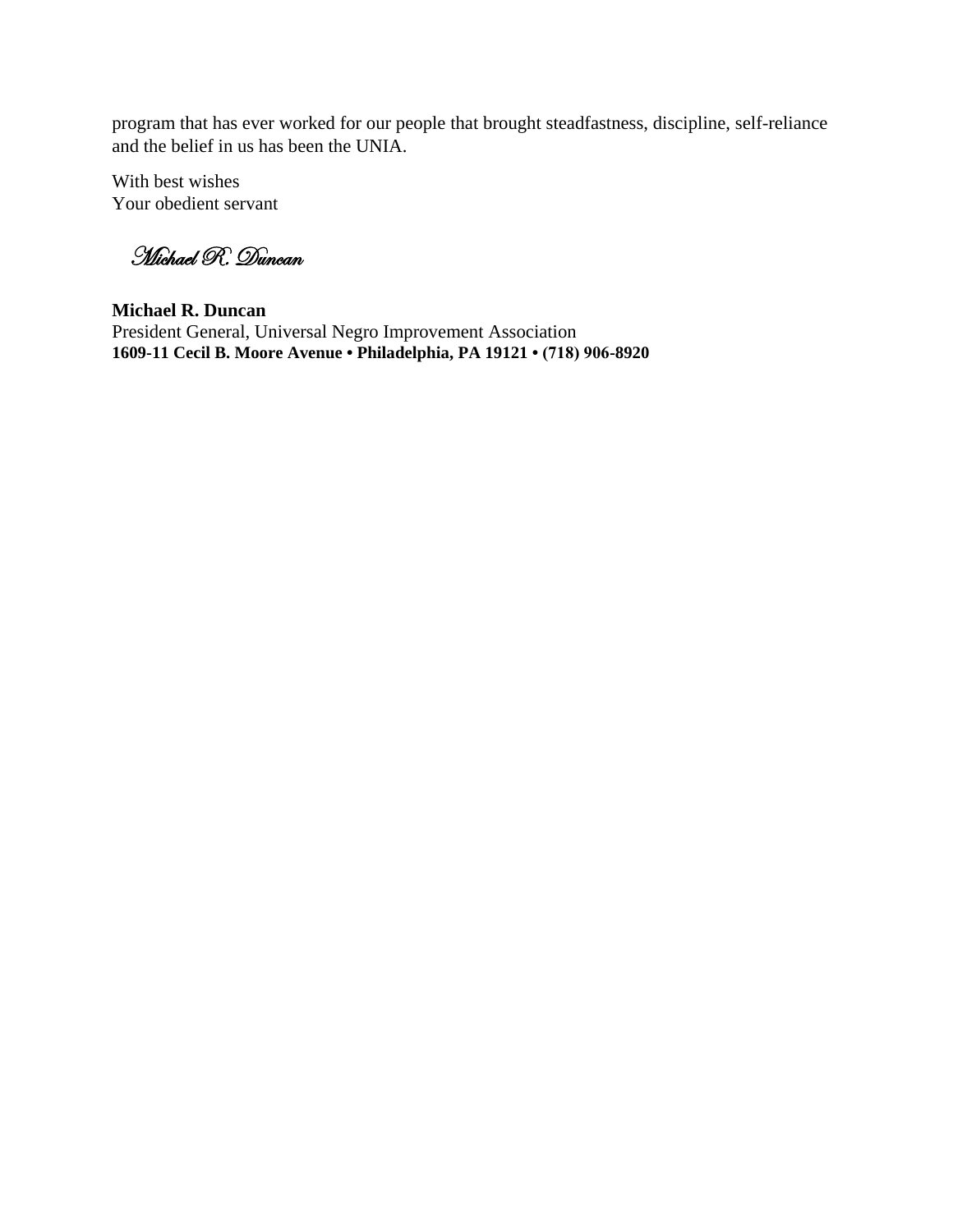

# ALL I HAVE I WILL GIVE TO YOU

#### *Fellow African Men and Women:*

On February 10, 1925, Hon. Marcus Mosiah Garvey wrote the famous *First Message to the Negroes of the World from Atlanta Prison* to encourage and rally the UNIA. As Mr. Garvey was convinced that the US government would find any excuse to end his life while incarcerated in their prison system, he had to encourage the UNIA to continue the fight. In the letter, Mr. Garvey writes, "All I have I have given to you. I have sacrificed my home and my loving wife for you. I entrust her to your charge, to protect and defend her in my absence. She is the bravest little woman I know. She has suffered and sacrificed with me for you; therefore, please do not desert her in this dismal hour, when she stands alone. I have left her penniless and helpless to face the world, because I gave all, but her courage is great, and I know she will hold up for you and me."

One hundred twenty-one years earlier, the greatest general our people have ever produced since being departed from Africa, General Jean Jacques Dessalines, declared on Sunday, January 1, 1804 in Gonaives, Haiti: "I have watched, fought, sometimes alone, and, If I have been fortunate to deliver in your hands the sacred trust that you had under my care, remember that it is up to you now to conserve it. Before you consolidate it by laws, which assure your individual liberty, your leaders, which I assemble here, and myself, we owe you the last proof of our devotion.

Generals, and you, leaders, reunited here near me for the well-being of our country, the day has come, this day that must make eternal our glory, our independence. If there could exist amongst you a half-hearted, may he distance himself and tremble to pronounce the oath that must unite us.

Let us swear to the entire universe, to posterity, to ourselves, to renounce forever to France, and to die rather than to live under its domination. To fight until the last crotchet rest for the independence of our country!

And you, people for too long misfortuned, witness to the oath that we are pronouncing, remind yourself that it is on your perseverance and your courage that I depended on when I threw myself in this career for liberty in order to fight against despotism and tyranny against which you struggled since fourteen years. Remember that I sacrificed everything to jump to your defense; family, children, fortune, and now I am only rich in your liberty."

General Jean Jacques Dessalines and Hon. Marcus Mosiah Garvey have given all that they had to us. We can do no less. As we celebrate the  $216<sup>th</sup>$  Anniversary of the Haitian independence, we say Mèsi Papa Desalin. We owe a great debt to our Ayiti brothers and sisters for making us believe that we can defeat our oppressors. Haiti is the only case in recorded history where a